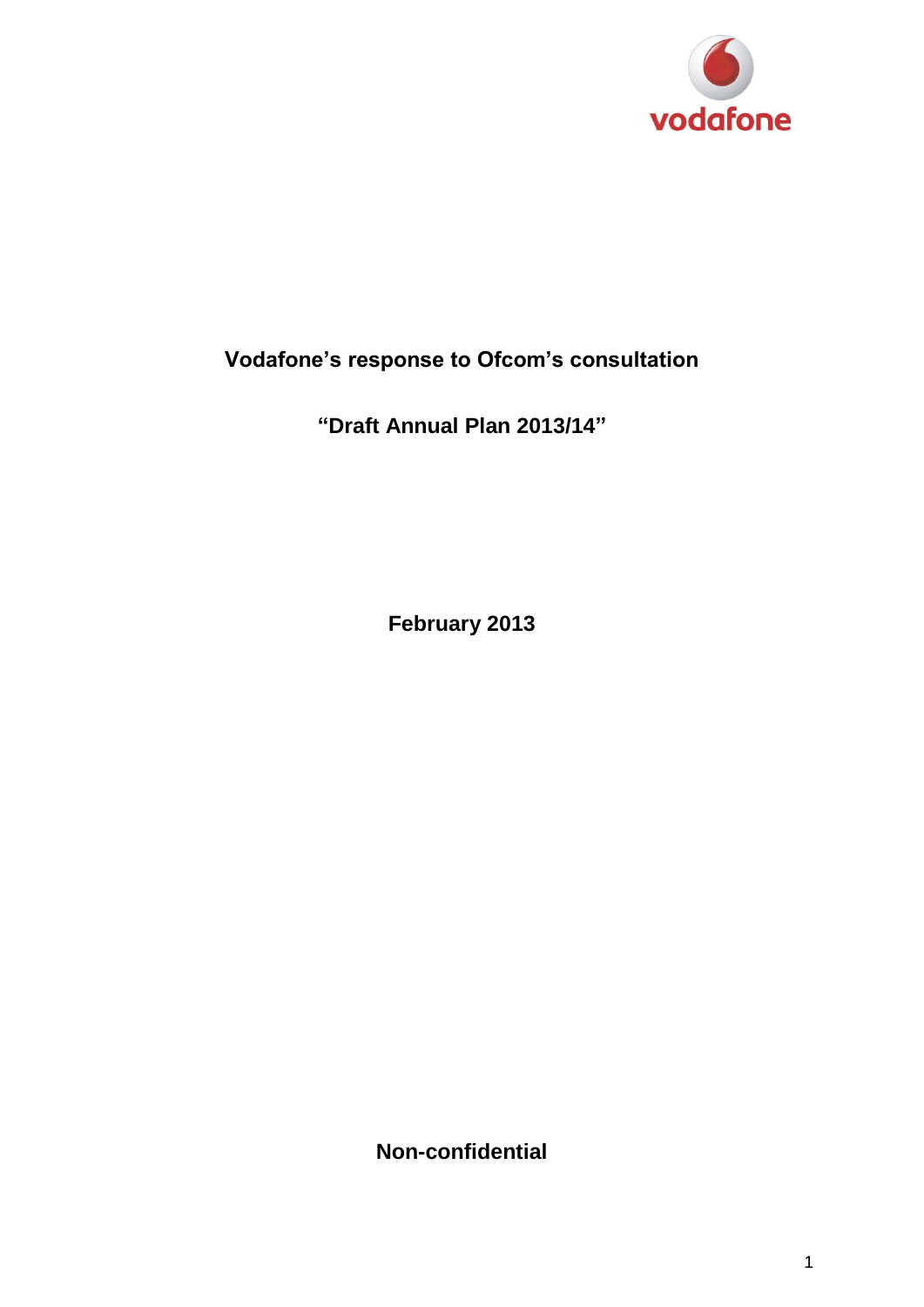| <b>Summary and Conclusions</b>                   | 3 |
|--------------------------------------------------|---|
| 1 : Need for a strategic outlook                 | 4 |
| 2 : Do Market Reviews mask competitive weakness? | 7 |
| 3 : Competition Act Investigation handling       | 7 |
| 4 : Impact of technology choice on regulation    | 7 |
| 5: The Plan as a resource planning tool          | 8 |
| 6 : Detailed comments on the Draft Plan          | 8 |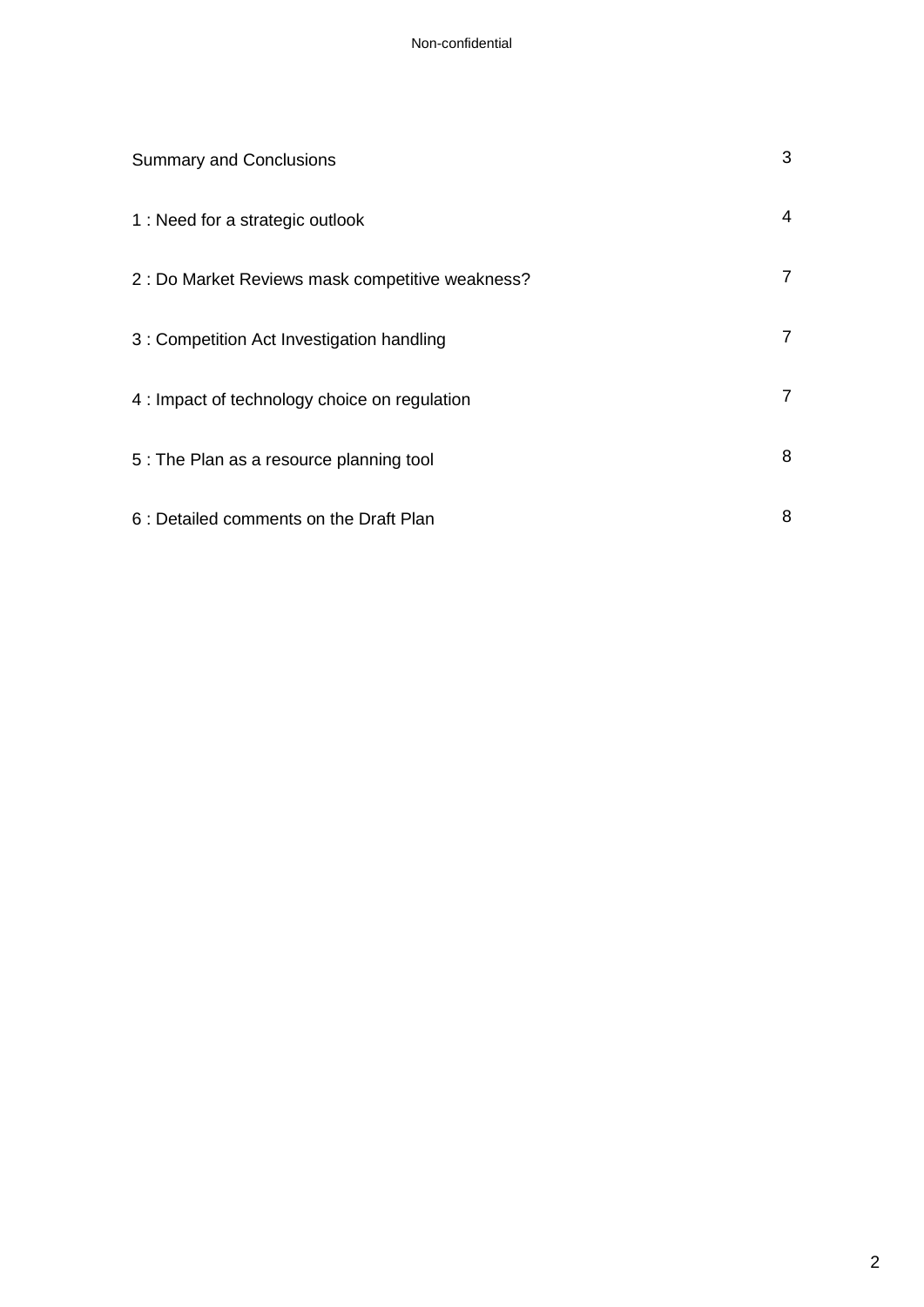#### **Summary and conclusions**

Vodafone welcomes the opportunity to comment on Ofcom's draft Annual Plan for 2013. Following Vodafone's recent acquisition of Cable & Wireless Worldwide it is the UK's leading integrated communications provider, hence a key stakeholder in Ofcom's activities.

We consider that, given the far-reaching changes and industry trends Ofcom notes in this document, Ofcom should take this opportunity to holistically review the state of competition in the UK telecommunications market. Nearly a decade after the Telecoms Strategic Review, we believe the time is right for another fundamental review. While we support the overall system of Market Reviews, there is an obvious difference between a market undergoing rapid technological and user change (such as Business Connectivity with its transition from TDM products to Ethernet and the emergence of distinct demand for mobile backhaul) and market where the underlying reality is more stable (such as mobile termination rates). Adopting the same review period for these two categories of markets makes little sense.. Moreover, examining market siloes means complex interactions between markets can be overlooked.

We believe that the key issues for Ofcom to consider in any such fundamental review should include:

- What forms of consolidation and convergence within the market would be consistent with competition and deliver good outcomes for consumers?
- In what concrete ways can Ofcom support efficient investment in infrastructure given its fundamental role underpinning the whole communications value chain?
- What regulatory rules or incentives should Ofcom introduce to counter nonoperator barriers to switching including proprietary platforms, content rights and commercial bundling strategies?

Our other main concerns revolve around spectrum, next generation access and competition law enforcement.

Vodafone also considers the Draft Plan is of limited value in resource planning, without detailed dates to assess which stakeholder expertise will be required, and when. When releasing future Draft Plans, we believe Ofcom should include details of its expected dates for implementation so that stakeholders can comment on the interdependencies between different issues.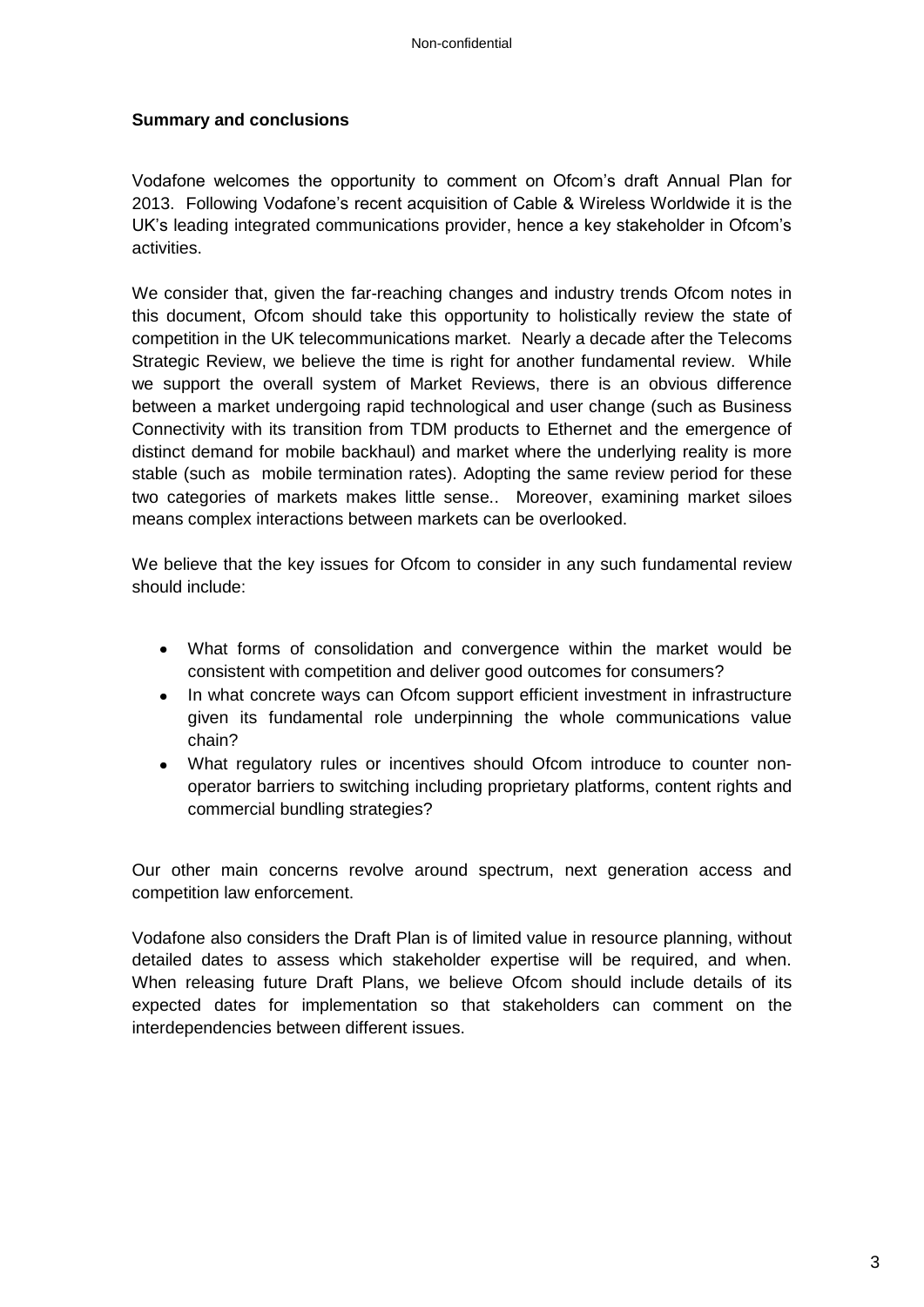## **1: Need for a strategic outlook**

It is now nearly a decade since Ofcom carried out the Telecoms Strategic Review. The TSR was a fundamental piece of work that resulted in real change with the creation of Openreach and BT signing up to a series of regulatory Undertakings. Since then, there has been considerable technology development via the deployment of Next Generation Networks and Next Generation Access and an acceleration in the shift from copper to wireless and fibre. These changes make Openreach's services even more vital, but the time since the TSR has seen the Openreach model and the undertakings gradually eroded..

Against this backdrop, Vodafone finds it surprising that the draft Annual Plan solely focusses on issues within the current framework, rather than additionally considering whether it is time to take a step back and determine how well the model is working to deliver sustainable investment and competition and whether technological change has moved bottlenecks within the value chain.

- We are particularly concerned that the nature of current regulation means that Openreach is only incentivised to operate at lowest possible cost, as any efficiency beyond charge controls increase its profitability. Regulation should seek to deliver the best overall service experience, which is a balance of price and quality. Ofcom needs to work with stakeholders to provide the correct incentives to Openreach to achieve this.
- The evolution to Next Generation Access architectures has in some cases (FTTC) moved the point at which it is possible to physically unbundle towards the customer, and in others (FTTP) made fibre unbundling potentially impossible. This has practical implications for the economic feasibility of continuing physical unbundling into an NGA environment, and hence the search for alternatives such as VULA moves Openreach further up the value stack into provision of bitstream services and active electronics; something not foreseen at Openreach's creation.

In addition to these trends, Ofcom makes a number of striking findings which merit a fundamental review now.

First, Ofcom recognises that the industry is meeting increasing consumer and investment demands in an environment of falling revenues:

- Customers are rapidly connecting more and more powerful devices to telecommunications networks. Smartphone ownership is up to 39% of UK adults with tablet ownership up to 11% and connected TV ownership up to 15%. UK consumers consume more data per mobile connection than any comparator country.<sup>1</sup>
- At the same time, 2011 marks the third year of reducing revenue for the UK  $\bullet$ telecommunications industry as a whole with a drop of 1.9% this year.

 $\overline{a}$ <sup>1</sup> International Communications Review December 2012 at p. 9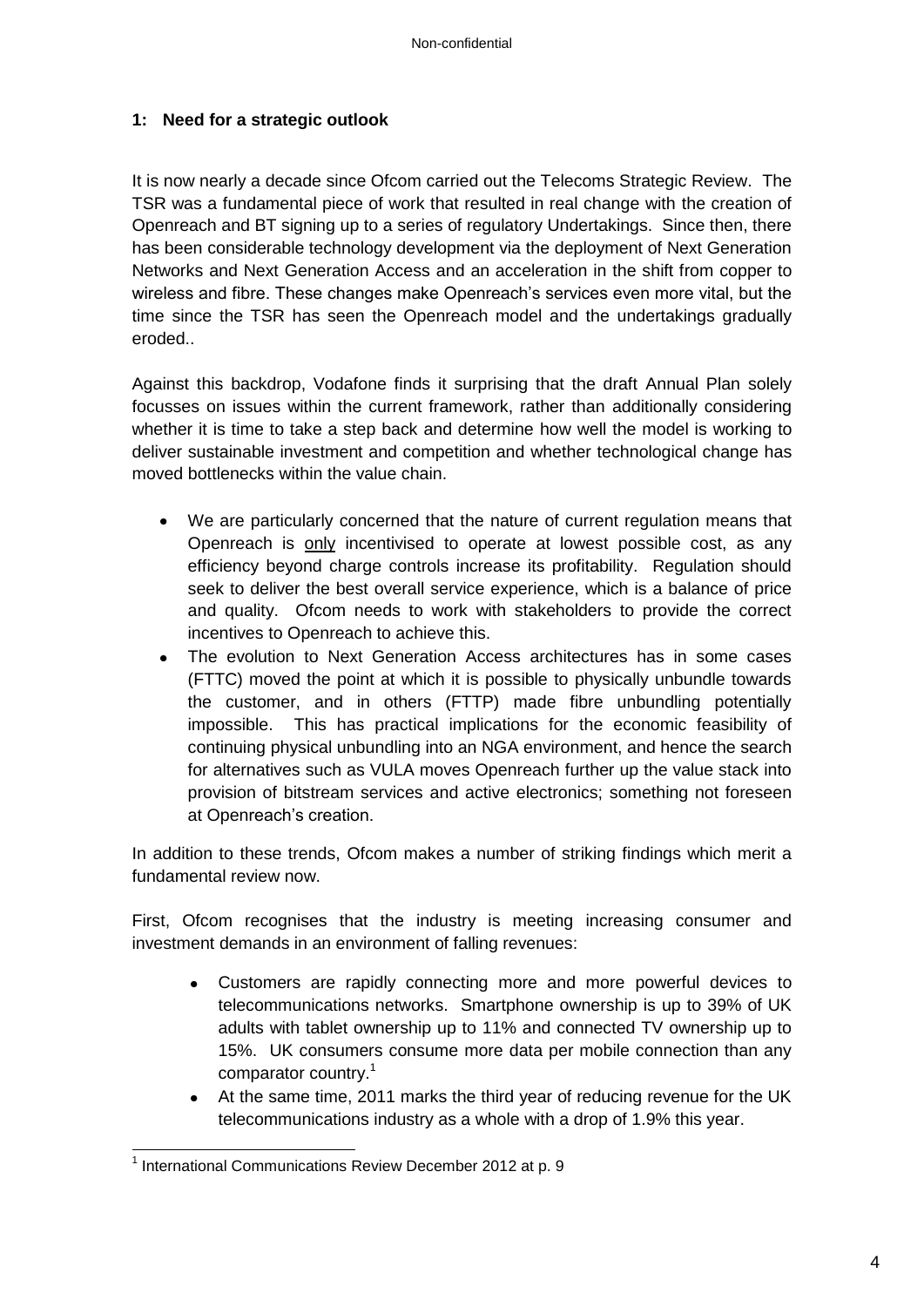*"The growth in use of online communications services may affect the minimum quality of service required to engage effectively with communication services."*<sup>2</sup>

This combination of developments goes to the heart of what level of coverage and capacity we should expect from telecommunications networks in the future. As more services move online including not just commerce and product-comparison but also egovernment and the delivery of public services, Ofcom correctly identifies that increasing quality and capacity of telecommunications networks is required for consumers to effectively engage with wider society. In February 2012, Ofcom's Communications Market Report valued online retail sales at £2.6bn, a year-on-year growth of 30%. In the past three years, e-commerce has grown at ten times the rate of other retail sales. Internet traffic on mobile networks is growing 84% year over year, while on fixed access Ofcom foresees an increase in 30% in lines using broadband and a fourfold increase in peak demand per line over the next decade<sup>3</sup>. However, despite the increasing need for capital investment, forecasts suggest that revenues will remain flat even as traffic increases. Clearly increasing investment to meet higher quality, speed and coverage demands in the face of falling revenues cannot continue in perpetuity.

Ofcom notes that in response to this investment environment *"network consolidation*  and convergence trends continue<sup>74</sup>. We believe Ofcom should take the opportunity of a Strategic Review to provide greater guidance on what forms of consolidation and convergence it considers beneficial to consumer outcomes. In particular, infrastructure sharing and spectrum pooling are identified in the European Commission's recent "Action Plan on Wireless Communications for a Connected Europe" as areas where guidance is required.<sup>5</sup> We believe that, given the UK's advanced position in considering some of these issues (e.g. Ofcom's review of MBNL and CTIL network sharing ventures) Ofcom should take an active role in shaping this guidance or issue UK-specific guidance itself.

 $\overline{\phantom{a}}$ 

 $2$  Draft Annual Plan at 2.9.

<sup>3</sup> Narrowband Market Review February 2013, Figures A12.5 and A.12.6

<sup>4</sup> Draft Annual Plan 2013/14 at 2.26

<sup>5</sup> February 2013 *"Recent studies have identified the possibility for significant cost savings through infrastructure sharing and several Member States have developed first guidance in this*  regard. Therefore the action plan will explore the framework conditions for the deployment of *mobile and wireless broadband infrastructure, considering for instance guidance (soft law) on infrastructure sharing, including the possibilities for spectrum pooling between operators."*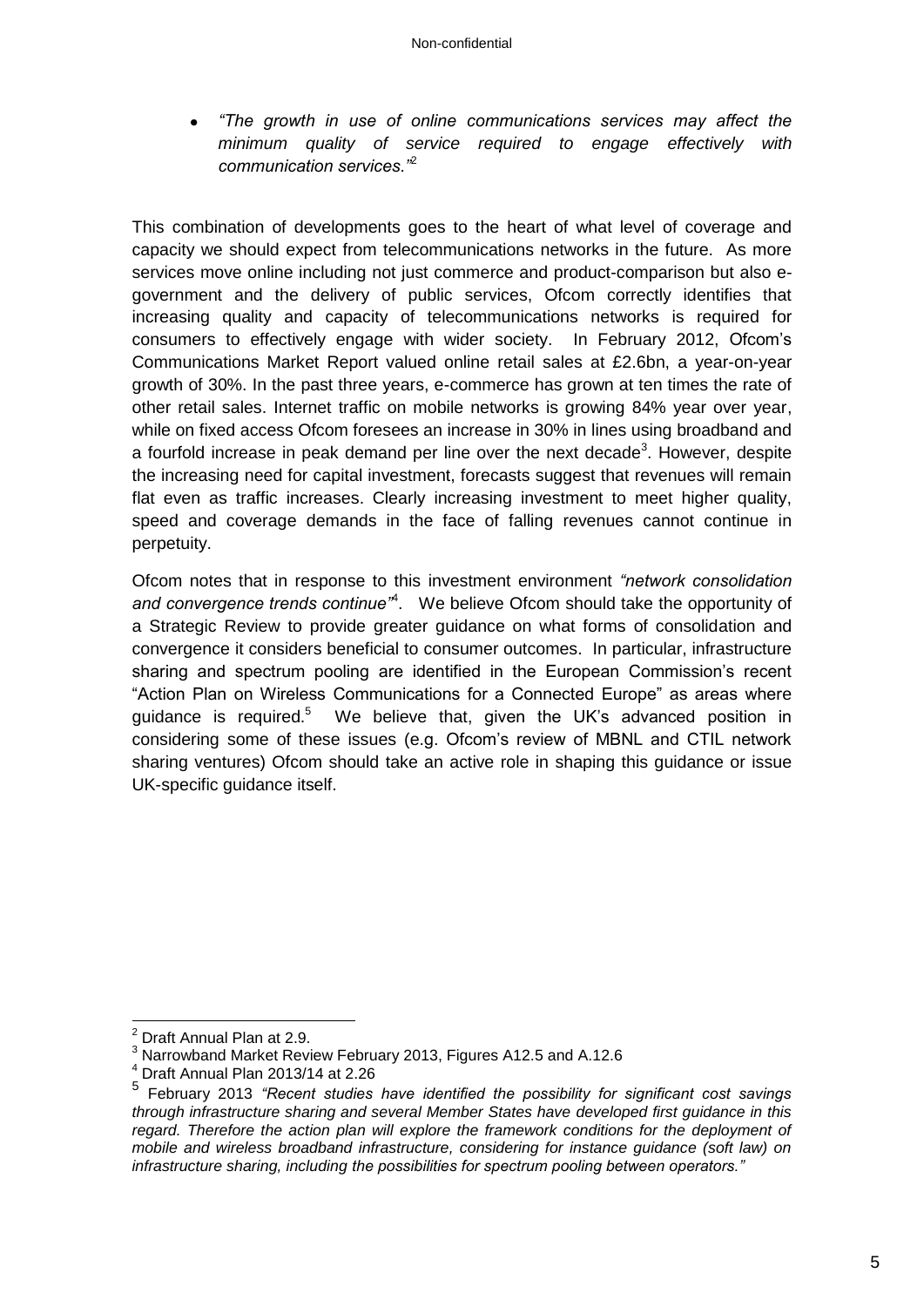Second, Ofcom notes the continued emergence of over-the-top platforms and services $6$ which both compete with and rely upon the infrastructure of vertically integrated players. Capital expenditure on connectivity represents 72% of the total capital expenditure within the wider e-commerce market.<sup>7</sup> Again, Ofcom correctly identifies that without continued investment, the UK could end up with an insufficient quality of infrastructure to support this service innovation and competition:

- *"In many ways, infrastructure underpins the other elements of the value*   $\bullet$ *chain – it enables content and service delivery and as convergence continues it is increasingly relevant to a wider range of devices."*
- *"The demands placed on the UK's infrastructure are increasing as consumer demand for data grows."<sup>8</sup>*

Ofcom should expressly recognise within its strategy that it has a positive duty to promote efficient investment and innovation in new and enhanced infrastructures.<sup>9</sup> This means maintaining a regulatory environment which encourages investment while tightly scoping bottleneck capabilities and secures access to them for competitive stakeholders on an equitable basis across all customer sectors. Ofcom also needs to ensure that operator technology choices (e.g. FTTC vs FTTH) are future-proof and do not restrict competition. Ofcom should also work with other stakeholders to lower or remove barriers to the rapid deployment of telecommunications networks.

Third, there are strong non-operator barriers to consumer switching such as content rights, bundled offers and device operating systems.

- *"Portability of content across devices is now considered a basic expectation*   $\bullet$ *by some consumers and the demand for such flexibility in use may become commonplace in the future."*<sup>10</sup>
- Some operating systems are specifically tied to devices while others are  $\bullet$ more open. *"Both models may represent challenges to policy designed for more traditional platforms."*<sup>11</sup>
- 19% of UK homes have a triple-play bundle of fixed voice, broadband and  $\bullet$ multichannel TV.<sup>12</sup>

Ofcom currently proposes to *"implement policies that will improve the ease of switching between communications providers."*<sup>13</sup> We believe it should broaden this work to consider non-operator barriers to switching including content rights and proprietary operating systems.

 $\overline{1}$ 

 $6$  Draft Annual Plan 2013/14 at 2.62

<sup>&</sup>lt;sup>7</sup>http://www.atkearney.com/en\_GB/paper/-/asset\_publisher/dVxv4Hz2h8bS/content/the-interneteconomy-in-the-united-kingdom/10192

<sup>8</sup> Draft Annual Plan 2013/14 at 2.18

 $^9$  Framework Directive Art. 8(5)(d) and S.134 of the Communications Act 2003.

 $10$  Draft Annual Plan 2013/14 at 2.8

 $11$  Draft Annual Plan 2013/14 at 2.60

 $12$  Draft Annual Plan 2013/14 at 2.6

<sup>&</sup>lt;sup>13</sup> Draft Annual Plan 2013/14 at Figure 1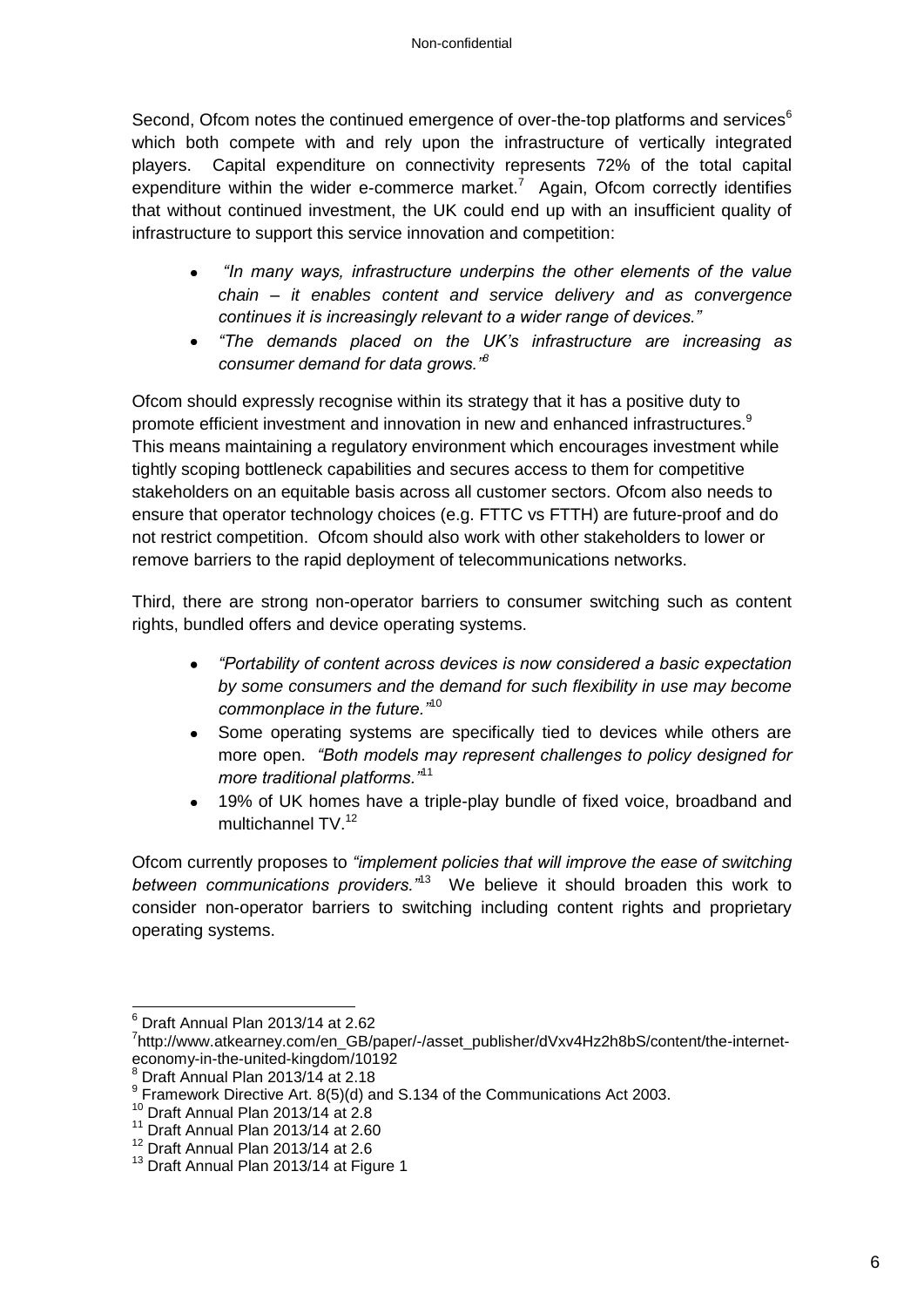## **2 : Do market reviews mask competitive weakness?**

Vodafone supports the approach of Market Reviews, from which regulation follows where required. We do however query whether a static review period should be adopted as is the case now, versus a more dynamic approach dictated by the pace of market and technological change in a given market.

Further, we have concerns that the siloed approach of looking at markets as defined at a European level could mask pan-market considerations and obscure the bigger questions over what is required for the consumer. In particular, we have concerns that individual Market Reviews could find that a given Communications Provider does not have significant power in each of the markets, but there could be a combinatorial effect, in that it is only when the weaker power in each is taken in aggregate that an overall market power becomes clear.

For example, Ofcom has held that BT does not have market power in various wholesale markets such as (non-single) transit voice, leased lines and broadband access in Market 3 areas. Notwithstanding these findings, its ability to holistically serve these markets give it a unique position over those providers who are unable to realistically operate in all of them.

These inherent efficiencies of scope means that wholesale customers could prefer to deal with them as a single supplier, thus distorting the overall market in a way not detected by individual market reviews. These potential failings at a wholesale market level could well have implications for competition at the retail level, thus impacting consumer outcomes.

#### **3 : Competition Act Investigation handling**

We are very concerned that the length of time taken to assess Competition Act investigations means that stakeholders are being put off bringing issues to Ofcom, thus harming competition. We welcome the fact that Ofcom published guidance in 2012 on timelines for competition law investigations thereby increasing market certainty.

However, we note that Ofcom is still to reach a conclusion in the Wholesale Calls Margin Squeeze Competition Act investigation. This case was opened four and half years ago with a Statement of Objections produced over two years ago. The length of time the case has taken is unacceptable and in itself acts as a barrier to effective competition, as the threat of securing effective competition enforcement action has diminished due to Ofcom's track record in these cases. Ofcom must look closely at its processes and resourcing to bring about improvement and ensure that is able to act as a competent competition authority for the industry.

#### **4 : Impact of technology choice on regulation**

In NGA, we note and welcome Ofcom's review of Openreach products against the VULA requirements, which we will comment on further below. However, we believe that more strategic consideration should be given by Ofcom as to whether the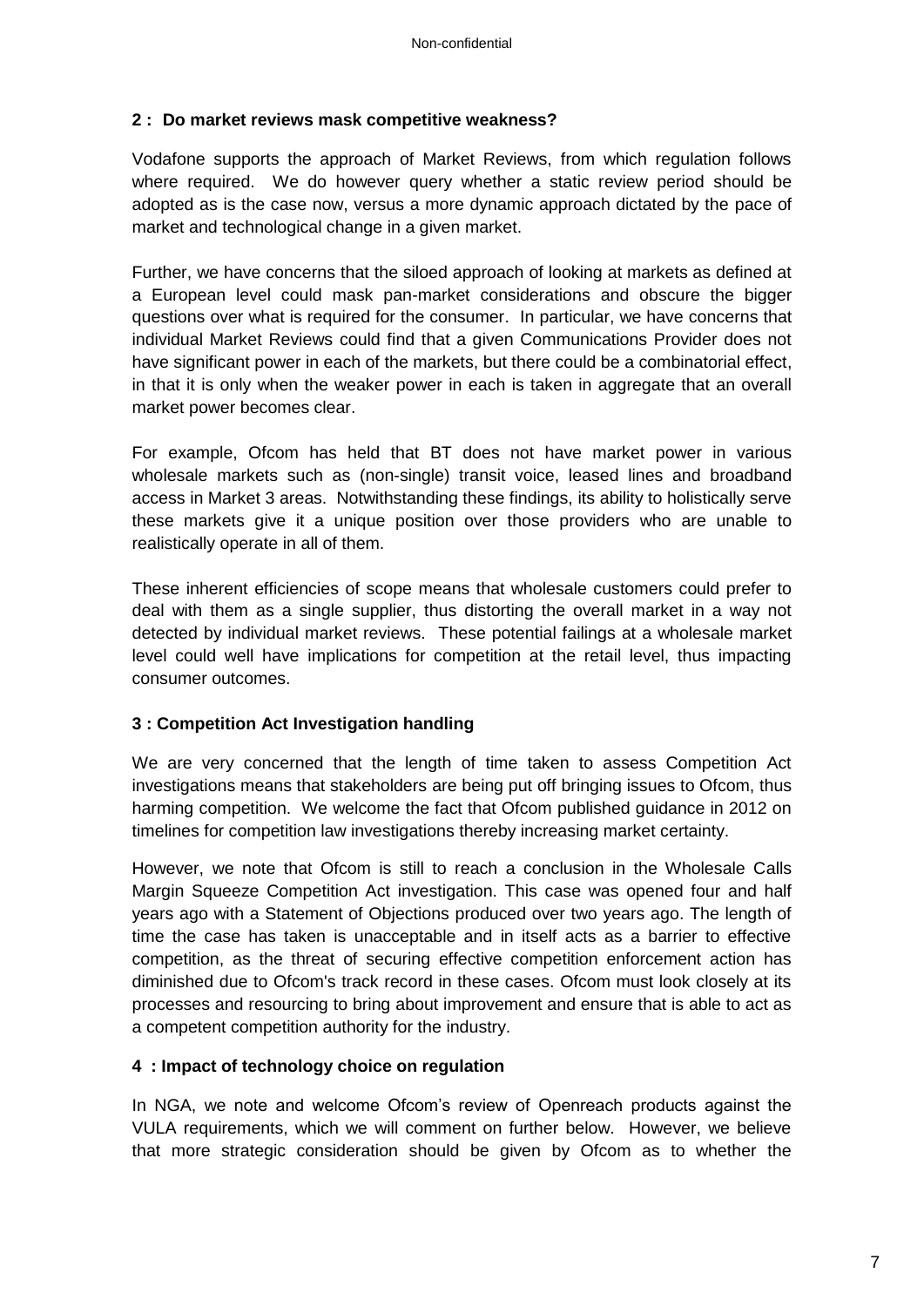technologies deployed by Openreach are capable of supporting a long term procompetitive NGA market.

Whilst a fit-for-purpose VULA proposition is to be supported in the near-term, it is likely that the long term model which will provide the most pro-competitive approach is wavelength or fibre unbundling, as it would allow Communication Providers fuller control of the services they offer, versus being tied into what Openreach sees fit. This was highlighted by the European Commission in 2010 when it considered VULA to be a temporary solution. Vodafone has concerns that both FTTC and the FTTH fibre access architecture deployed by Openreach could effectively preclude such access or at the least necessitate costly future re-engineering, but sees nothing in the draft Plan indicating that Ofcom is planning to re-examine this issue.

## **5 : The Plan as a resource planning tool**

Historic review of the Annual Plan shows that typically in the Draft Plan the areas of expected Ofcom activity are identified, and it is only when the Plan is finally published that dates are associated. While acknowledging the inherent uncertainties in scheduling much of Ofcom's activity, this massively reduces the worth of the draft version in the context of resource planning. Although industry stakeholders may represent large organisations, the level of skilled resource on regulatory issues is scarce, and it would be of great use if prospective timing for activities could be provided, for example in the form of a Gantt chart. Within this, we point to the resource drain presented not just by regulatory consultations, but also associated Information Requests and stakeholder engagement meetings. .

#### **6 : Detailed comments on the Plan**

*Ensure effective competition and investment in both current and superfast broadband (clauses 4.6 – 4.10)*

Vodafone of course supports Ofcom's activity in this area. As highlighted above, we do consider VULA to be an important but ultimately interim solution and Ofcom's analysis should reflect this.

Vodafone continues to be frustrated by the discrepancies between the VULA requirements as laid down by Ofcom which were transposed into detailed technical standards by industry stakeholders via NICC Standards under the title of ALA, and Openreach's GEA service. Vodafone considers that a wires-only option should be made available for FTTC deployments immediately and, in the medium term, for FTTP too. We note that although the NICC standards set out QoS mechanisms for ALA, these have not been implemented by Openreach into their GEA solution. For stakeholders to make technical agreements, only to refuse to productise them downstream, devalues the currency of technical standardisation and will disincentivise participation in future industry engagement. We trust that these issues will be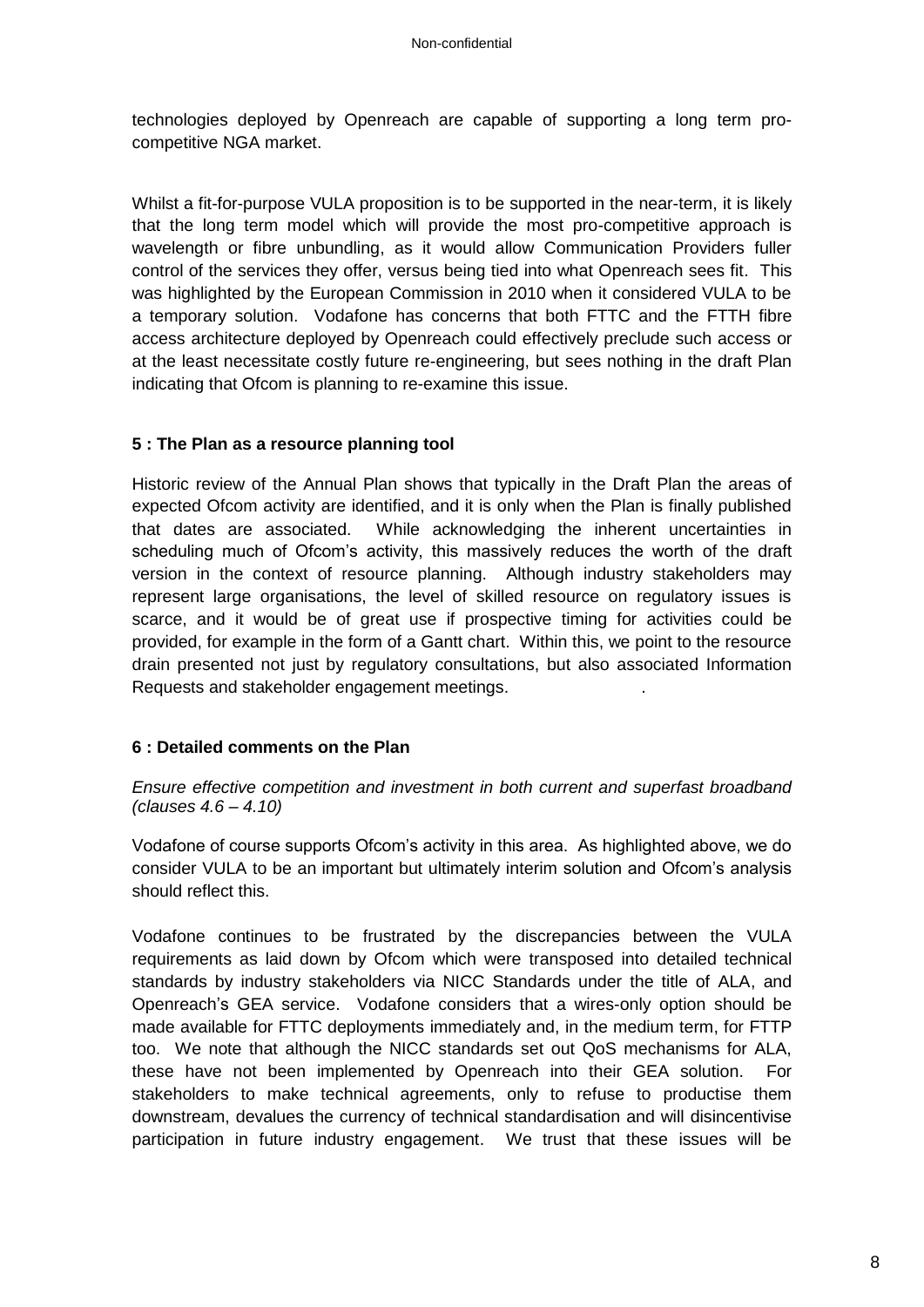considered by Ofcom in its analysis.

#### *Implement the UHF strategy to enable a potential release of 700 MHz for harmonised mobile use (clauses 4.26 – 4.28)*

There is no question that releasing further spectrum for public mobile unlocks far greater consumer surplus than any of the other uses to which spectrum may be put.<sup>14</sup> Therefore, with the continued rise in mobile data demand, Ofcom must continue to work on the clearance and release of this spectrum for the benefit of the wider UK economy.

Following Ofcom's success in accelerating the clearance of 800 MHz spectrum, there is greater urgency than one might naturally expect to prepare for the release of the 700 MHz band. Given the need for harmonisation to maximise economies of scale in global equipment markets, we believe a detailed European band plan for the 700 MHz band needs to be finalised in time for the World Radio Congress in 2015. There are already competing proposals between using part of the Asia Pacific band plan (which Vodafone favours) and African / Middle Eastern plans where release of the Second Digital Dividend is likely to occur ahead of Europe. Ofcom can and should play a leading role in influencing this plan through its work in the RSPP.

## *Implement reform of non-geographic numbering to ensure price transparency (clauses 4.39 – 4.42)*

Vodafone continues to support Ofcom's activity in this area. However, its proposals in other areas, most notably in relation to General Condition 9, will need to be implemented sensibly to ensure that they do not undermine this work. A proportionate approach to implementation and deadlines will also be required to provide industry stakeholders and our customers adequate time to make preparations for implementation.

#### *Protect consumers in a range of priority areas, including silent calls (clause 4.43)*

Vodafone understands the frustration experienced by customers who are plagued by silent calls, in particular those which are flagged as "CLI Unavailable" on landlines. We will therefore co-operate enthusiastically with Ofcom's activity in this area, whether by engagement in to-be-established groups examining process issues, or via our involvement in NICC Standards to address technical issues. However, we would caution that any network changes necessary to trace calls must be proportionate. Further Communication Providers can only provide pointers as to the source of such nuisance calls (and even this is in limited circumstances): unless this is backed up by firm regulatory and legal action against miscreant callers, or in the case of off-shore

 $\overline{\phantom{a}}$  $14$  Impact of Radio Spectrum on the UK economy and factors influencing future spectrum demand November 2012 http://www.culture.gov.uk/publications/9498.aspx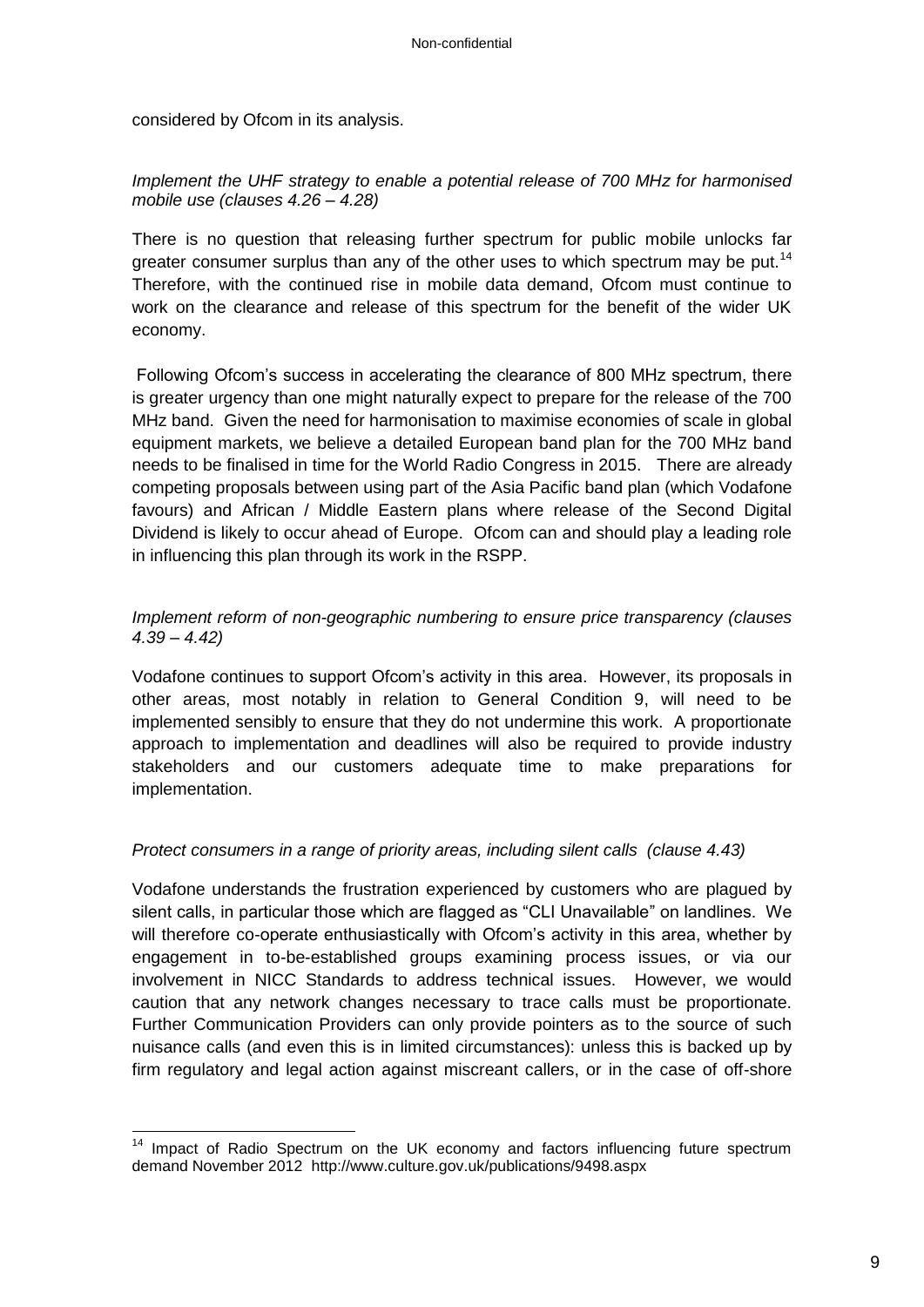centres against the UK businesses which employ them, the exercise will be fruitless.

## *Review framework for regulatory financial reporting in telecommunications (clauses 5.5 – 5.6)*

Vodafone welcomes Ofcom's commitment to improving BT's regulatory accounting output. The current regime is no longer fit for purpose with BT able to amend its regulatory financial statements to suit its own commercial ends. Ofcom needs to take steps to restore trust in BT's regulatory accounting output, ensuing that it is both robust and without bias.

## *Contribute to the consistency of communications regulation in Europe through BEREC and ERGP (clauses 5.7 – 5.9)*

Vodafone welcomes Ofcom's participation at BEREC and ERGP and will provide support wherever that is useful. We consider that perhaps there is a missing communication/liaison channel in this area: it would be beneficial for both Ofcom and UK industry stakeholders if there was a mechanism by which industry could be kept abreast of the "hot topics" at European regulatory fora, and where appropriate provide industry feedback to inform Ofcom's position. It may be appropriate that Ofcom set up a co-ordination committee for this purpose.

## *Develop a forward-looking spectrum work programme (clauses 5.17 – 5.26)*

Vodafone fully supports this activity. It would be of great use if Ofcom could publish, perhaps on the website, an holistic view of Ofcom's intended regulatory activity for each band on e.g. a three year timeline. This would greatly assist in resource planning.

Vodafone has been a strong advocate of Ofcom's efforts to provide greater regulatory certainty around E-Band licensing. Given the important role this spectrum will play in providing 4G backhaul, the acceleration of this work is now vital. We would urge Ofcom to get these regulatory rules in place as soon as possible and, in any event, no later than Q2 of 2013/14.

## *Addressing the needs of business consumers (clauses 6.8 – 6.13)*

Vodafone notes that BT's service levels for the installation and repair of wholesale services is being considered within the WLA market review. However, we consider that service levels will need Ofcom oversight above and beyond the periodic market review and warrant a specific on going focus within Ofcom's work plan.

Technology is moving on at an unprecedented pace. However business customers' capability to adopt the newest most efficient solutions is hindered by the complexity of migration between legacy and more modern solutions. Within the BCMR we have called for an extension of the Network Access obligations to include this form of migration. We doubt that, without robust regulatory rules on migration, the commercial